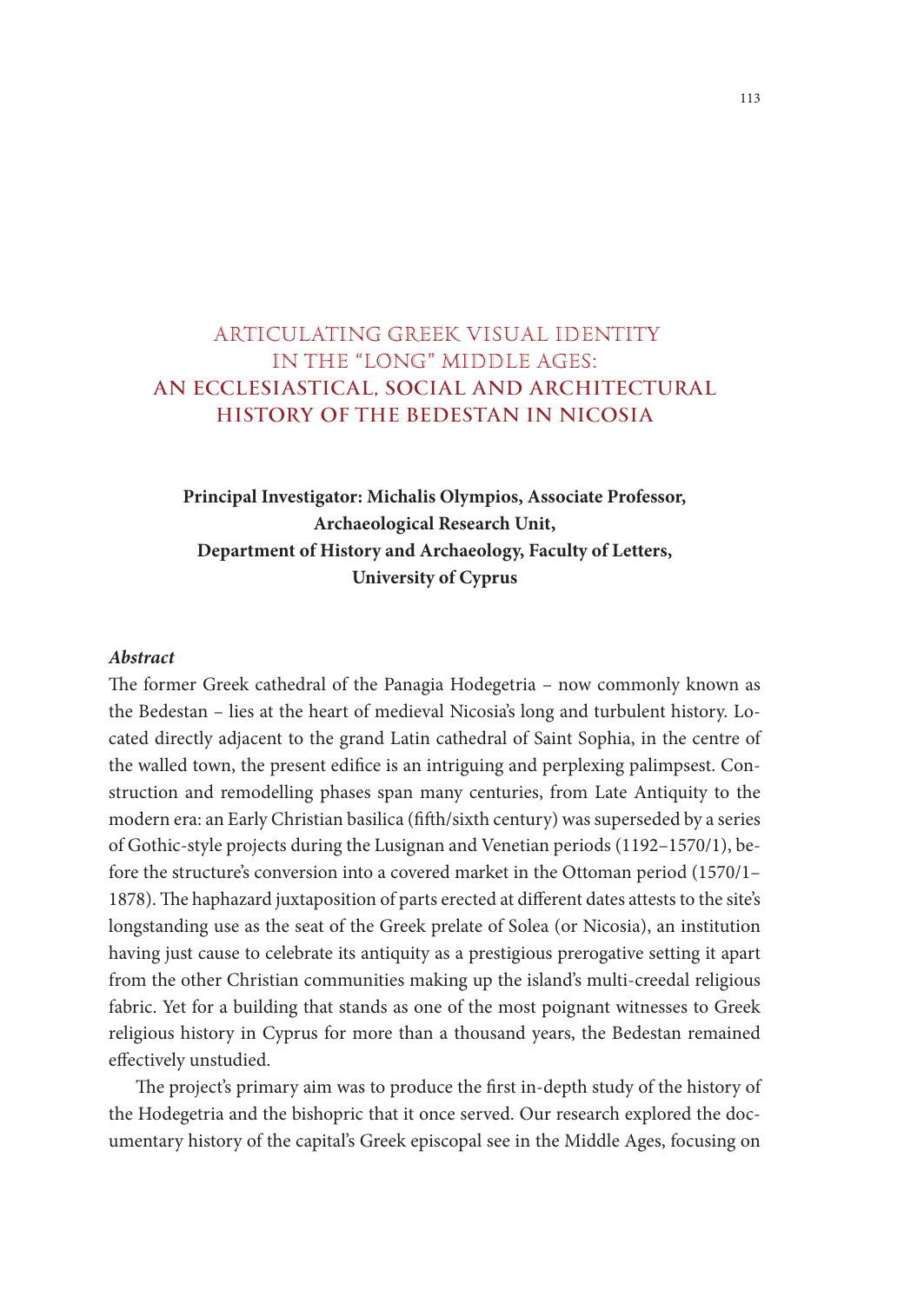prosopography and relations with the secular and ecclesiastical authorities. Furthermore, it broached questions of religious and social identity with respect to the church's late medieval patrons. The project also examined and documented the architectural fabric of the Bedestan in an attempt to disentangle the chronology of the building's many phases of construction and refurbishment, and the relationship of these phases to other church-building campaigns on the island between the sixth and sixteenth centuries. Lastly, the project explored the extant Ottoman documentation concerning the post-medieval uses to which the cathedral was put. These research activities were framed by fresh archival research in Cyprus, Italy, Turkey and the United Kingdom, as well as on-site re-examination of the architecture, sculpture and painting. The project's ultimate goal will be to make the findings (including unpublished archival materials) available to scholars in the form of a multi-author volume that will serve as a template for analogous projects in future.

## *Introduction and Objectives*

The principal aim of the Leventis research project entitled 'Articulating Greek Visual Identity in the "Long" Middle Ages: An Ecclesiastical, Social and Architectural History of the Bedestan in Nicosia' ('Historic Bedestan' for short) was to produce the first in-depth study of the Bedestan, namely the medieval Greek cathedral church of the Panagia Hodegetria, coupled with that of the institution that it once served, the Greek see of Solea (or Nicosia). The relatively modest scholarly interest hitherto attracted by the Hodegetria (compared, for instance, to the imposing Latin cathedrals of Saint Sophia in Nicosia and Saint Nicholas the Confessor in Famagusta, or even the equally intriguing Greek cathedral of Saint George in the latter town) is genuinely perplexing, if one but considers the absolutely central role played by the Greek bishopric of Solea in shaping Greek religious and cultural identity, not only in the capital, but also throughout Cyprus, during the late medieval and early modern periods. At the moment of writing this report, a comprehensive history of the see, complete with full prosopographical lists of incumbents and employed personnel as attested in the extant documentation, is still sorely lacking. Moreover, the cathedral building itself, lying at the centre of the walled town of Nicosia, immediately to the southwest of its Latin counterpart, has thus far been examined mainly within the context of broad-strokes surveys of Cypriot Gothic architecture. Nevertheless, none of the extant accounts of the edifice's fabric and layout has done full justice to its long, convoluted and fascinating history, which spanned the centuries from Late Antiquity (Early Christian basilica, fifth/sixth century) to the Lusignan and Venetian periods (multi-phase Gothic church, fourteenth-sixteenth centuries), to its conversion into a covered market and grain store in the Ottoman and British periods (sixteenth-twentieth centuries). A new,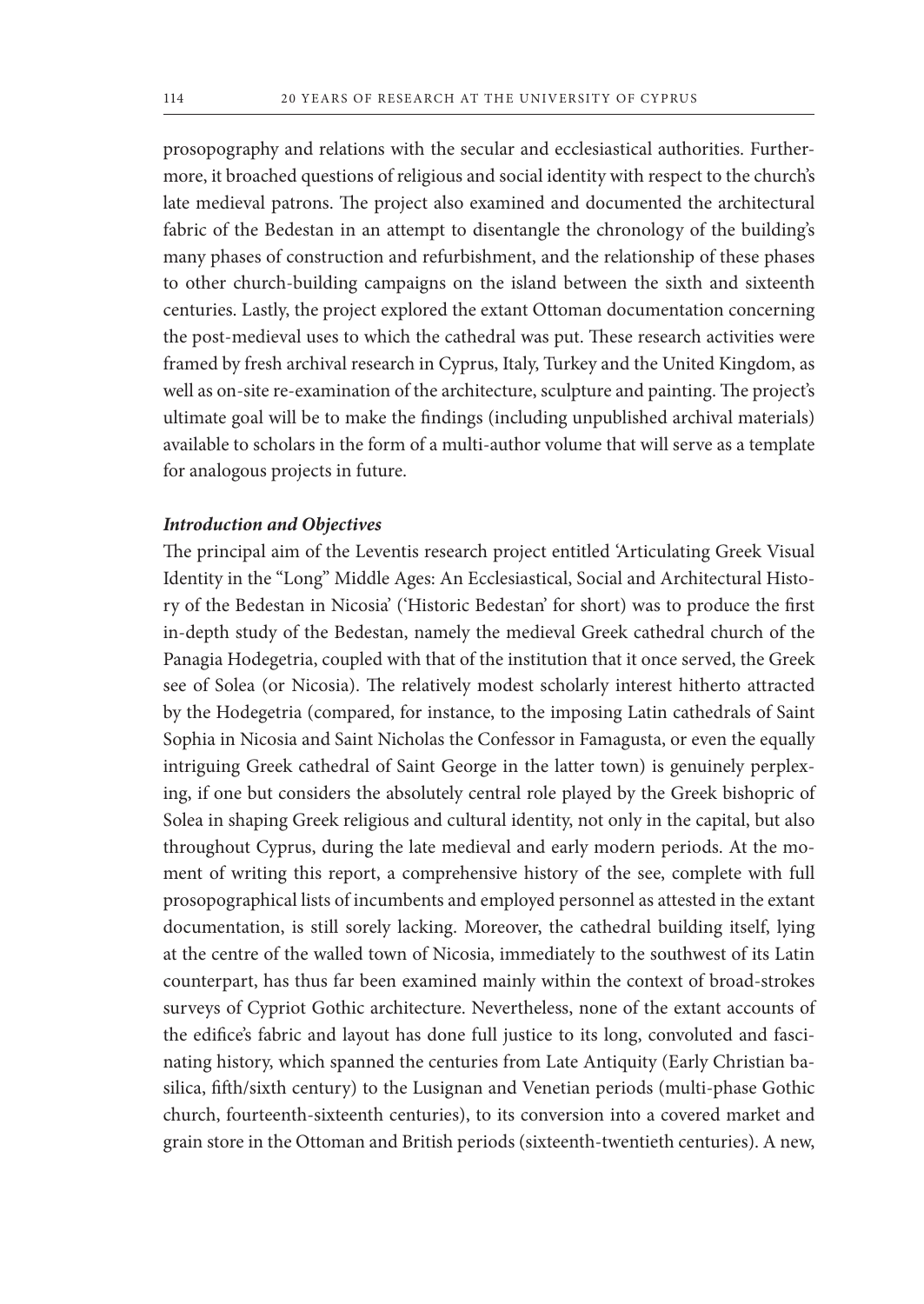more detailed study of the Hodegetria's overall construction chronology and successive shifts in spatial and visual design from a *longue durée* perspective was needed, informed by a conscious effort to relate developments at this site not only to the wider trends in Gothic architecture in both Cyprus and Europe, but also to contemporary fashions in the Greek-rite buildings gracing the island's urban and rural landscapes. By correlating original research in archival collections with an attentive reexamination of the cathedral's physical fabric, this project aspired to filling a substantial gap in our knowledge of medieval Cypriot ecclesiastical and architectural history while, at the same time, furnishing a roadmap for future research in this field.

Since no monographic study on this scale has ever been undertaken for any Cypriot Gothic monument, the 'Historic Bedestan' project needed to set out its own agenda, with a clearly defined series of short- and long-term goals. The basic breakdown of the project's main goals is as follows:

- The exploration of the historical context informing the creation and function(s) of the Bedestan throughout the Middle Ages (fifth/sixth century–1570/1). This entailed the tracking down of relevant documentary sources, both published and unpublished, and their use in producing a fresh synthesis highlighting aspects of the building's patronage and ritual or other uses. The most important of any unedited documents were to be transcribed and published for the benefit of the academic community at large.
- The close reading of the Bedestan's fabric across all pertinent artistic media architecture, sculpture and painting – with a view to authoring an up-to-date account of the building's chronology and design history. Apart from renewed scrutiny of the masonry and ornament in their present form and condition, the project envisaged the systematic parallel consultation of textual and graphic testimony to the edifice's state prior to the (occasionally radical) twentieth-century interventions. Given that this process of historical authentication has never been attempted before for the Bedestan (nor for any other Cypriot Gothic monument), and much of the archived evidence remains unpublished, the prime intention was, once again, to make major relevant documents available to scholars.
- The contextualisation of the Bedestan's architecture, sculpture and painting within local and European design traditions, with the aim of comprehending the creative choices made in each case on a patronal level. Comparative analyses with other monuments in Cyprus, the Latin East and western Europe (both north and south of the Alps) were expected to illuminate the sources of inspiration tapped by the master masons, sculptors and painters engaged in erecting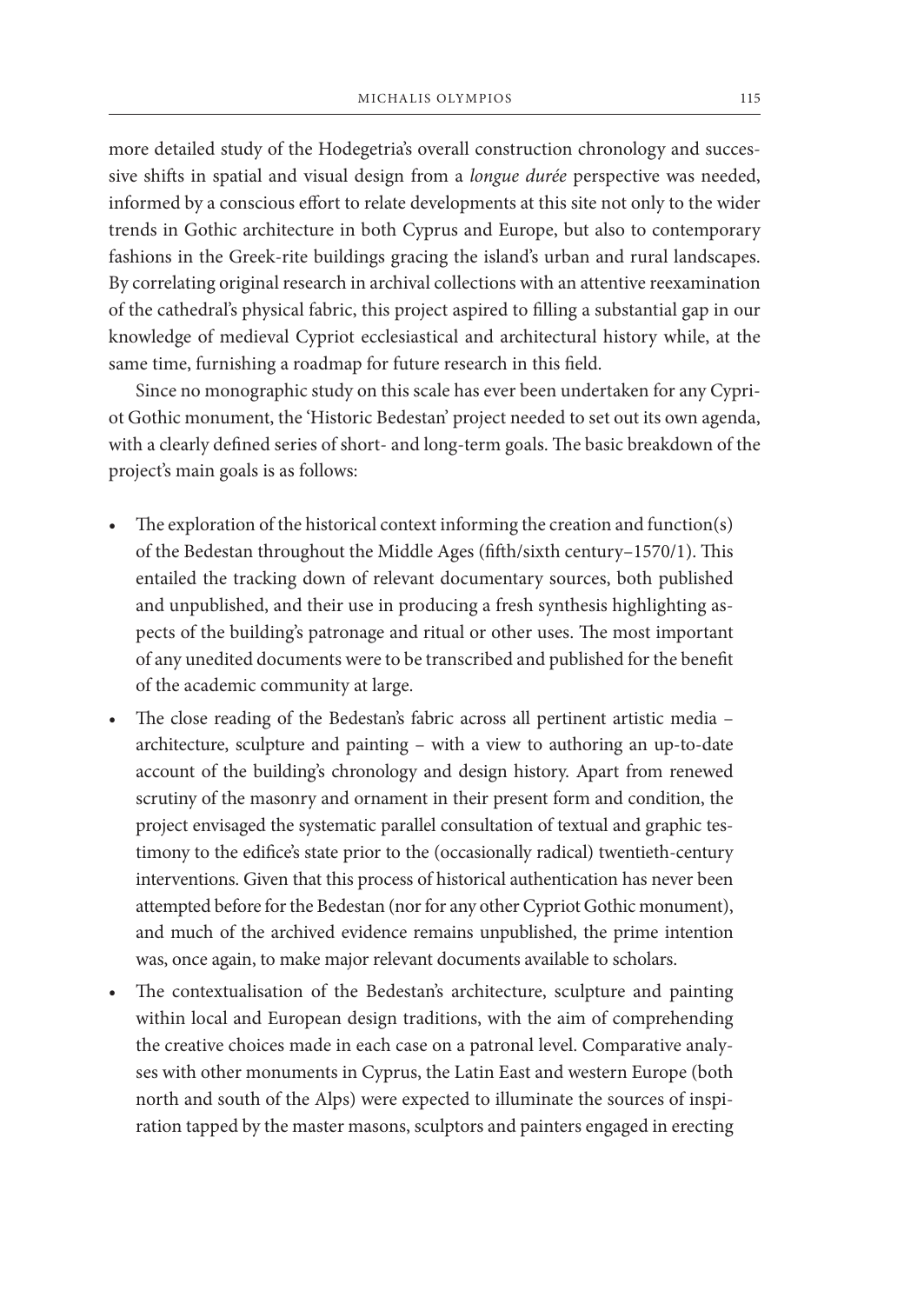and embellishing the church, the ambitions and self-image of the people who commissioned the work and the latter's place within the framework of later Cypriot medieval art.

- The resolution of a number of vexing issues in the history of Gothic architecture in Lusignan (1192–1474/89) and Venetian Cyprus (1474/89–1570/1). Seeing that the dates of the Bedestan's individual construction phases span the entirety of the period of Latin rule, making it a true reference point for contemporary building, their more accurate delimitation was expected to aid in sorting out the chronology of other, formally related structures. This would definitely be a welcome complement to scholars' methodological arsenal, especially considering the dearth of documentary or archaeological chronological anchors for this period's architectural production.
- The investigation of the Bedestan's post-medieval career, particularly during the Ottoman period (1570/1–1878), when the building was turned over to secular uses. As scholarly research on the Bedestan had hitherto focused almost exclusively on its medieval cursus, this was relatively uncharted territory, promising exciting new data and insights. As with the medieval period, a selection of the most significant documents would be published, both in the original and in English translation, to accommodate non-Ottomanist scholars, for whom the texts would otherwise be linguistically inaccessible.
- The long-term instigation of further research initiatives on the history of the Bedestan and Cypriot Gothic architecture in general. The proposed project was conceived as a stepping-stone towards future research grants, which would allow the cataloguing and digitisation of the full array of available textual and visual sources for the study of the monument, starting, for instance, with the British Museum's collection of photographs and drawings assembled in the 1980s by Michael Willis.

#### *Brief Literature Review and Relation to the Project*

The Bedestan occupies a distinct, vital and perhaps unenviable place in the history of medieval architecture on the island of Cyprus. Nicosia's former Greek cathedral appears adrift in a historical no-man's-land at the intersection of the island's time-honoured Byzantine religious traditions and the impressive Gothic architecture meant to contain and aggrandise them. The literature review to follow positions the monument at the disciplinary fault-line between the study of the art of Byzantium and that of medieval (and early modern) western Europe into high relief, as both Byzantinists and medievalists have engaged with it from within the ambit of their respective spe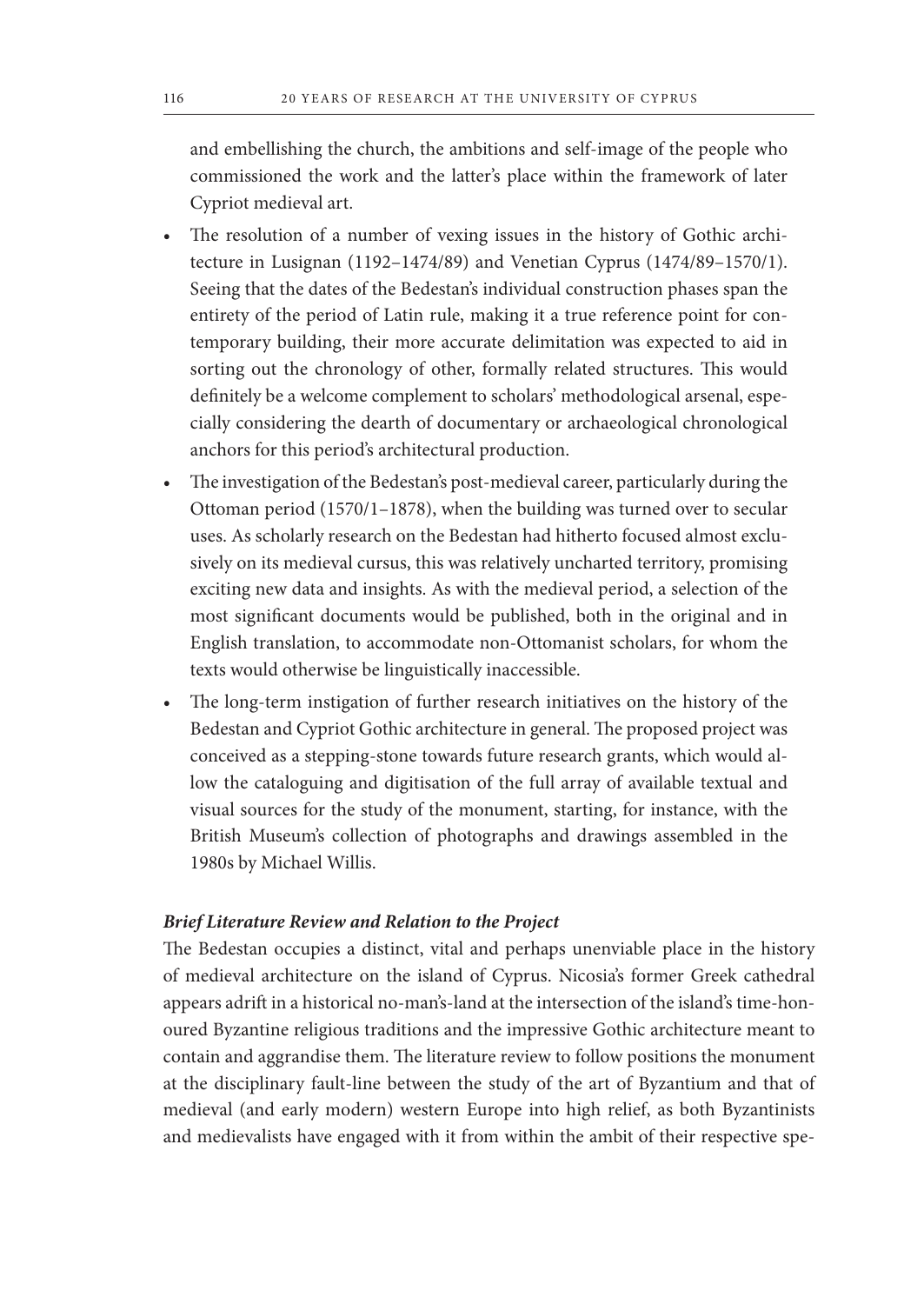cialisms. As will be presently seen, scholars of European art have been attracted to the building's elaborate Gothic carapace, reflective of the styles favoured for the edifices of the ecclesiastical and secular Latin elite since the dawn of the Lusignan period; at the other end, Byzantinists have focused on the pre-Lusignan phases and the plausible meaning of its dome for medieval Greek religious identity. Consequently, vignettes into the history of the church and its fabric have been partial, and the scholarship fragmentary. This situation is symptomatic of broader scholarly attitudes towards the monumental heritage of medieval Cyprus, a research legacy that the 'Historic Bedestan' project has attempted to venture beyond in its multidisciplinary and integrated approach to institutional and architectural history.

Even though art-historical scholarship on the Bedestan goes back to the late nineteenth century, to this day no monograph has been dedicated to this pivotal monument in the history of medieval Cypriot architecture.1 The available literature on the former Greek cathedral includes brief chapters in volumes treating Cypriot Gothic architecture and sculpture or Cypriot cultural heritage in general, more focused studies dealing with particular problems raised by either the building's history or its material fabric, and more or less fleeting mentions in works concerned with larger issues, to which the Bedestan may be directly or tangentially relevant.<sup>2</sup>

Early studies focused almost exclusively on questions of building chronology, typology and architectural style. The edifice, as we still experience it today, constitutes an ungainly hodgepodge of building campaigns and does not truly fit any of the universally acknowledged medieval church types: It comprises a rib-vaulted nave fitted with a dome over the crossing and ending in a protruding polygonal apse, the whole flanked by equally rib-vaulted aisles of varying length, height, width and date. Camille Enlart, George Jeffery and Alban D. R. Caröe all grappled with the site's layered physical makeup, to a greater or lesser degree, in an attempt at dissecting, analysing and clas-

<sup>1</sup> Edward L'Anson and Sydney Vacher, 'Mediaeval and Other Buildings in the Island of Cyprus', *Transactions of the Royal Institute of British Architects* (1882–1883), 13–32, at 17–18, 29.

<sup>2</sup> For general works containing brisk references to the monument, see, for instance, Nicola Coldstream, *Nicosia – Gothic City to Venetian Fortress*, The Leventis Municipal Museum of Nicosia Annual Lectures 3 (Nicosia, 1993), 5, 12; Eadem, 'Gothic Architecture in the Lusignan Kingdom', in *Byzantine Medieval Cyprus*, eds Demetra Papanikola-Bakirtzis and Maria Iacovou (Nicosia, 1998), 51–60, at 60; Monique Rivoire-Richard, 'Η γοτθική τέχνη στην Κύπρο', in *Ιστορία της Κύπρου, τόμος Ε΄: Μεσαιωνικόν βασίλειον – Ενετοκρατία, μέρος Β΄*, ed. Theodoros Papadopoullos (Nicosia, 1996), 1415–1454, at 1420, 1443 and passim; Andreas Stylianou and Judith Stylianou, 'Η βυζαντινή τέχνη κατά την περίοδο της Φραγκοκρατίας (1191-1570)', ibidem, 1229-1407, at 1242–1243, 1245; Charalambos G. Chotzakoglou, 'Βυζαντινή αρχιτεκτονική και τέχνη στην Κύπρο', in *Ιστορία της Κύπρου, τόμος Γ΄: Βυζαντινή Κύπρος*, ed. Theodoros Papadopoullos (Nicosia, 2005), 465–787, at 466, 511; Tassos Papacostas, 'Μια ξεχασμένη κληρονομιά: Η γοτθική αρχιτεκτονική της Κύπρου', in *Κύπρος: Από την αρχαιότητα έως σήμερα*, eds Anna Marangou, Giorgos Georgis, Triantafyllos E. Sklavenitis and Konstantinos S. Staikos (Athens, 2007), 332–347, at 341 and passim; Philippe Plagnieux, 'L'architecture gothique en Chypre: Entre Occident et Orient', in *Chypre entre Byzance et l'Occident, IVe –XVIe siècle*, eds Jannic Durand and Dorota Giovannoni with the assistance of Dimitra Mastoraki (Paris, 2012), 218–229, at 229.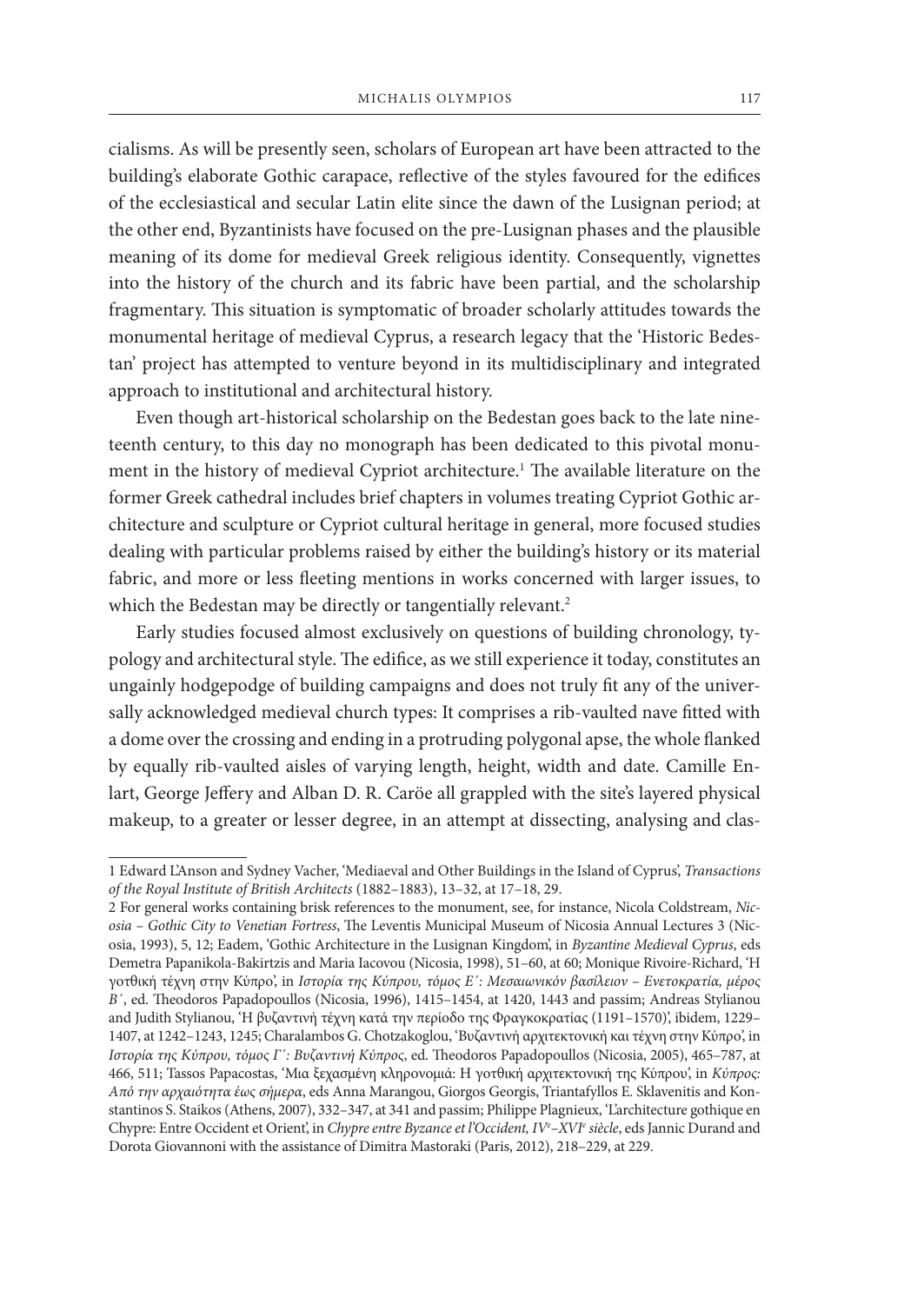sifying individual construction campaigns and the styles in which they were wrought.<sup>3</sup> The Lusignan- and Venetian-period phases were foremost on their minds, given that no incontrovertible evidence had yet surfaced at the site regarding any earlier vestiges, and that the Ottoman-period alterations to the structure were of little immediate interest.

Nevertheless, the discovery by the nascent Department of Antiquities, in the mid-1930s, of the remains of the east end of an Early Christian basilica, with part of its *opus sectile* pavement still intact, helped nuance the chronology even further.4 In a seminal article published in the 1980s, Michael Willis assembled the extant evidence for the site's 'Byzantine' origin, showing that the present late medieval edifice overlay a fifth-century basilica, the still-buried remains of which have since been further investigated by means of geophysical prospection.5 The *opus sectile* floor uncovered in the Early Christian building's main apse eventually came under close art-historical scrutiny, furnishing additional confirmation for the site's ecclesiastical use from a date much earlier than previously thought.<sup>6</sup>

The uncovering of the Bedestan's substantial pre-Lusignan past prompted a number of detailed studies of its potential role and significance in the topography and religious life of Byzantine and Lusignan/Venetian Nicosia. Tassos Papacostas, Panos Leventis and Michalis Olympios re-examined the published architectural, archaeological and documentary evidence with a view to comprehending the dynamic relationship that developed between the Greek and Latin cathedrals in Nicosia's old ecclesiastical centre.7 The church's dedication to the Panagia Hodegetria, and its function as the seat

<sup>3</sup> Camille Enlart, *L'art gothique et la Renaissance en Chypre*, 2 vols (Paris, 1899), I, 150–162; English translation in Idem, *Gothic Art and the Renaissance in Cyprus* (London, 1987), 136–146; George Jeffery, *A Description of the Historic Monuments of Cyprus: Studies in the Archaeology and Architecture of the Island* (London, 1918), 84–89; A. D. R. Caröe, 'Cyprus Architecture. The Fusion of Byzantine, Western and Mahommedan Architectural Styles in Cyprus', *Journal of the Royal Institute of British Architects* 26 (1932), 45–56, at 47–49.

<sup>4</sup> J. R. Hilton, 'Repairs to Ancient Monuments', *Report of the Department of Antiquities, Cyprus* (1936), 1–5, at 3–4; A. H. S. Megaw, 'Shorter Reports. Repairs to Ancient Monuments', *Report of the Department of Antiquities, Cyprus* (1939), 97–100, at 97; A. H. S. Megaw, 'Investigation of Ancient Monuments 1937–1939', *Report of the Department of Antiquities, Cyprus* (1951), 191–197, at 191–192.

<sup>5</sup> Michael D. Willis, 'Byzantine Beginnings of the Bedesten', *Κυπριακαί Σπουδαί* 50 (1986), 185–192; Marilena Cozzolino, Paolo Mauriello and Domenico Patella, 'Resistivity Tomography Imaging of the Substratum of the Bedestan Monumental Complex at Nicosia, Cyprus', *Archaeometry* 56/2 (2013), 331–350.

<sup>6</sup> Demetrios Michaelides, '*Opus sectile* in Cyprus', in *'The Sweet Land of Cyprus'*, eds Anthony A. M. Bryer and George S. Georghallides (Nicosia, 1993), 69–113, at 75–76; Fryni Hadjichristophi, 'Les pavements du VIe siècle à Chypre', in *Πρακτικά του Τρίτου Διεθνούς Κυπρολογικού Συνεδρίου*, eds Georgios K. Ioannides and Stelios A. Chatzistyllis, 3 vols (Nicosia, 2000), I, 531–544, at 539, 542; Demetrios Michaelides, 'The *Opus sectile* of Nicosia and an Archaeological Puzzle', in *Marmoribus vestita. Miscellanea in onore di Federico Guidobaldi*, 2 vols, Studi di antichità cristiana pubblicati a cura del Pontificio Istituto di Archeologia Cristiana 63 (Vatican City, 2011), 945–963, at 947–949.

<sup>7</sup> Panos Leventis, *Twelve Times in Nicosia. Nicosia, Cyprus, 1192–1570: Topography, Architecture and Urban Experience in a Diversified Capital City*, Cyprus Research Centre – Texts and Studies in the History of Cyprus 49 (Nicosia, 2005), 284–299; Tassos Papacostas, 'In Search of a Lost Byzantine Monument: Saint Sophia of Nicosia', *Επετηρίδα του Κέντρου Επιστημονικών Ερευνών Κύπρου* 31 (2005), 11–37; Tassos Papacostas,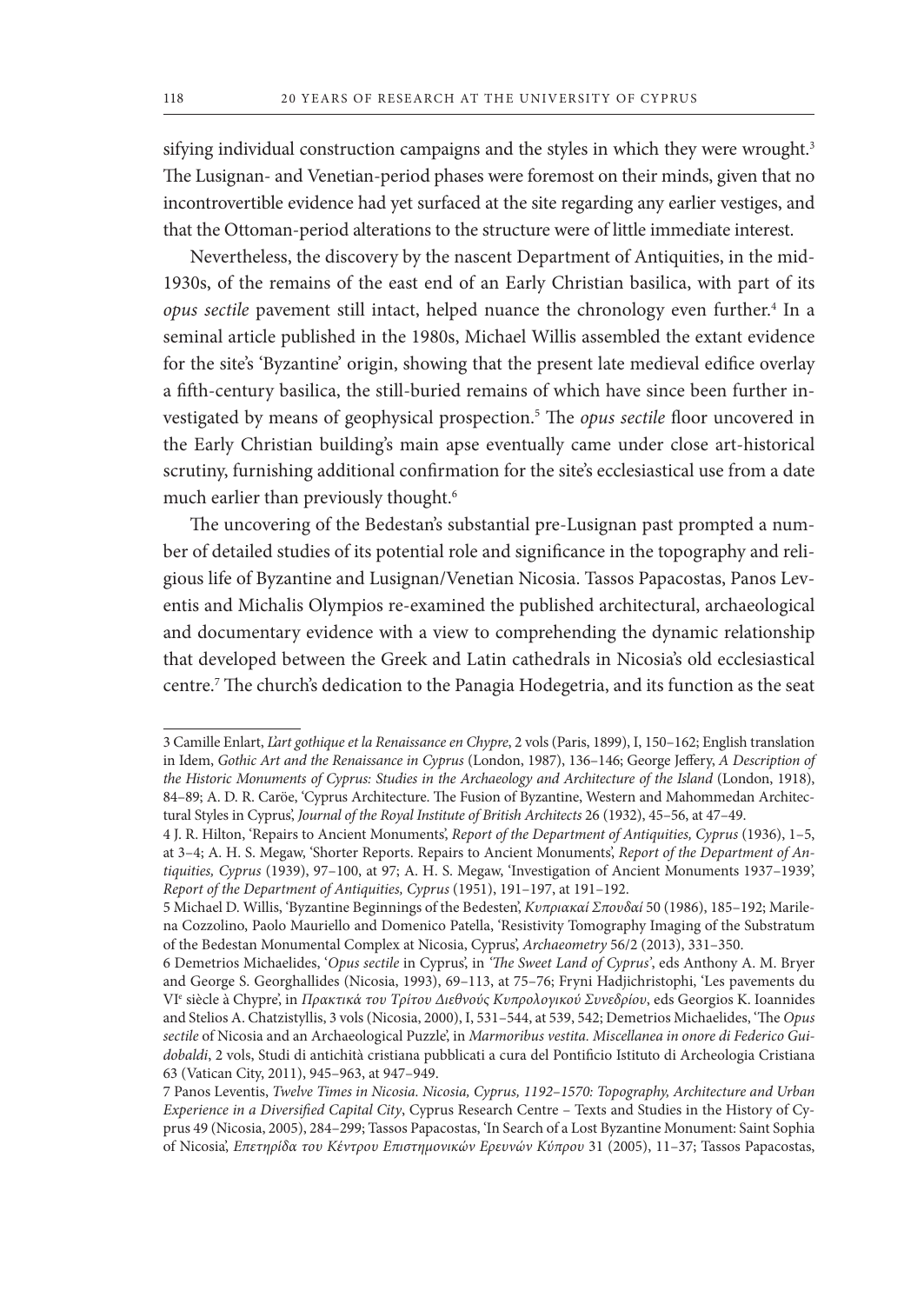of the town's Greek bishopric during the late medieval period, which had hitherto been proposed but not universally accepted, were now conclusively proven on the strength of copious textual testimony. What is more, it was argued that the site of the Bedestan, with its demonstrably long history, had been occupied by the Greek see even prior to the establishment of the Lusignan regime, and that the Early Christian church come to light could be identified with the Byzantine cathedral of Saint Sophia. In the absence of concrete archaeological data from the Latin cathedral of Saint Sophia next door (another likely site for the Byzantine mother church), such a hypothesis will have to remain speculative – yet the ongoing debate about the Bedestan's place in Nicosia's ecclesiastical topography unequivocally shows how crucial a more holistic understanding of the building's architectural transmutations and uses would be for clarifying the early history of Nicosia's Greek episcopal see, as well as comprehending the latter's complex relationship with its Latin counterpart in the Central and Late Middle Ages.

However, scholarly discussion of the Bedestan in the last thirty years or so has not exhausted itself on questions of topography and institutional history. Philippe Plagnieux and Thierry Soulard have offered an updated building chronology, taking into account the early-twentieth-century archaeological finds; this was further refined by Olympios for the parts belonging to the fifteenth century.<sup>8</sup> In addition to these offerings, a few attempts have been made to discuss some of the published textual sources concerning the Bedestan's functions during the Ottoman period, even though a more systematic treatment is still pending.<sup>9</sup>

From the point of view of design and *Stilkritik*, two main subjects have retained scholarly interest. Georgios Soteriou's thesis regarding the delineation of a category of medieval buildings termed 'Franco-Byzantine' and classified as neither 'Gothic' nor 'Byzantine' in style, due to representing a combination of a Gothic rib-vaulted basilica with a Byzantine dome, was later adopted and elaborated by Athanasios Papageorghiou, only

<sup>&#</sup>x27;Byzantine Nicosia 650–1191', in *Historic Nicosia*, ed. Demetrios Michaelides (Nicosia, 2012), 77–109, at 91–93; Michalis Olympios, 'Institutional Identities in Late Medieval Cyprus: The Case of Nicosia Cathedral', in *Identity/Identities in Late Medieval Cyprus*, eds Tassos Papacostas and Guillaume Saint-Guillain (Nicosia, 2014), 195–240, at 201–202.

<sup>8</sup> Thierry Soulard, 'L'architecture gothique grecque du royaume des Lusignan: Les cathédrales de Famagouste et Nicosie', in *Identités croisées en un milieu méditerranéen: Le cas de Chypre (Antiquité – Moyen Âge)*, eds Sabine Fourrier and Gilles Grivaud (Mont-Saint-Aignan, 2006), 355–384, at 365–384; Philippe Plagnieux and Thierry Soulard, 'Nicosie: Le Bédestan (cathédrale grecque de Nicosie)', in *L'art gothique en Chypre*, eds Jean-Bernard de Vaivre and Philippe Plagnieux, Mémoires de l'Académie des Inscriptions et Belles-Lettres 34 (Paris, 2006), 181–189; Michalis Olympios, 'Resting in Pieces: Gothic Architecture in Cyprus in the Long Fifteenth Century', in *Medieval Cyprus: A Place of Cultural Encounter*, eds Sabine Rogge and Michael Grünbart, Schriften des Instituts für Interdisziplinäre Zypern-Studien 11 (Münster, 2015), 309–353, at 328–333, 340–343.

<sup>9</sup> Tuncer Bağışkan, *Ottoman, Islamic and Islamised Monuments in Cyprus*, trans. Thomas A. Sinclair (Nicosia, 2009), 506; Euphrosyne Rizopoulou-Egoumenidou, 'Nicosia under Ottoman Rule 1570–1878: Part II', in *Historic Nicosia*, ed. Demetrios Michaelides (Nicosia, 2012), 265–322, at 300.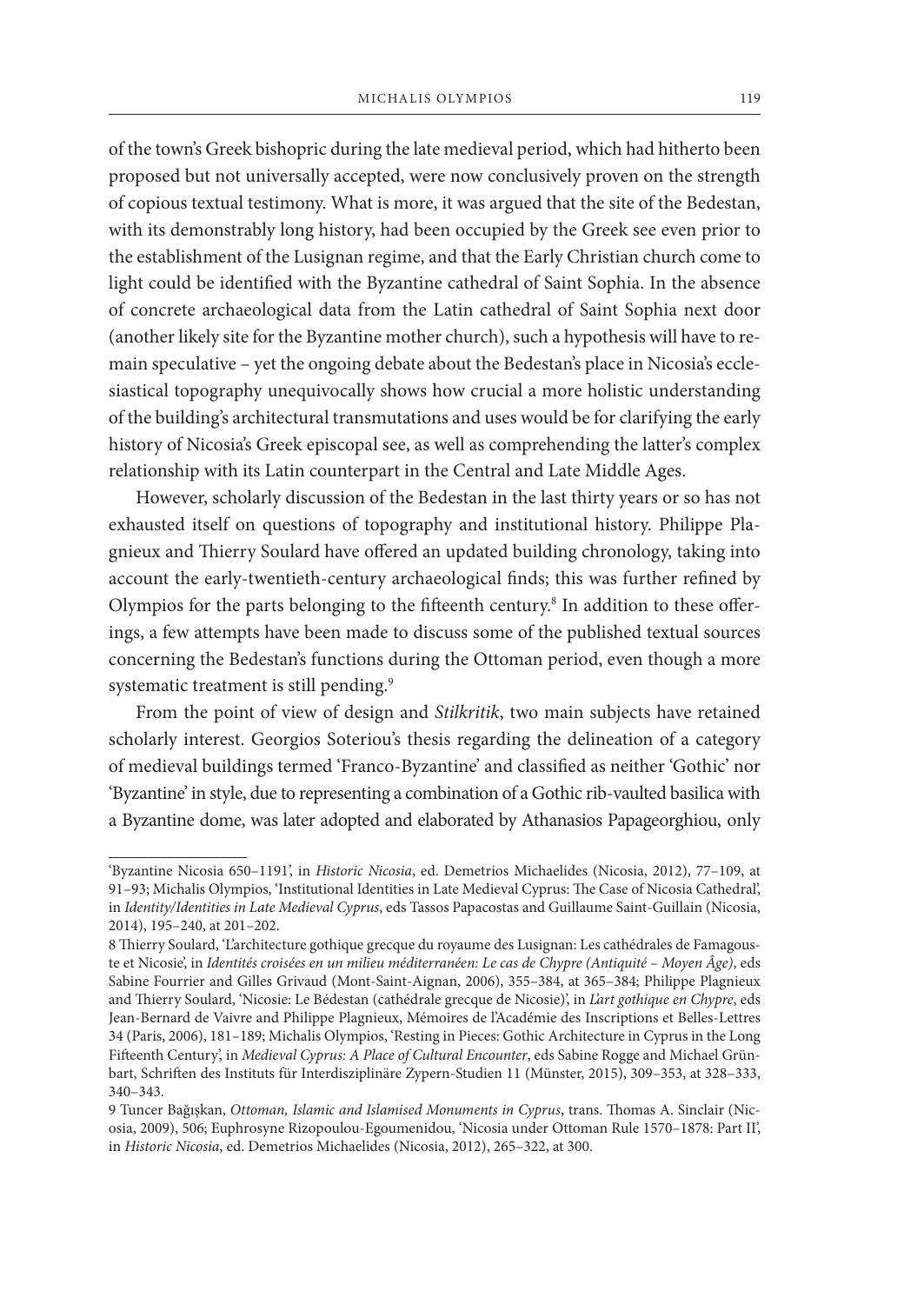to be debunked by Papacostas.<sup>10</sup> The significance of this argument for the Bedestan lay in the latter author's view that its dome, usually thought to date from the sixteenth century, was less contingent on a display of Byzantine/Greek religious identity than on the contemporary 'revival' of the dome in the architecture of Renaissance Venice. Emphasis has lately also been placed on the northern front, which features a series of three portals exuberantly adorned with a bombastic display of Gothic sculpture and spiced up with *all'antica* motifs evocative of the Italian Renaissance.11 This 'Renaissance Gothic' mode, variants of which have been observed throughout sixteenth-century northern Europe and the Iberian Peninsula, as well as in other places in the Latin East (such as Crete and Rhodes), has a distinctly local retrospective flavour, which, in Cyprus, represents a callback to the major monuments of the fourteenth-century Lusignan kingdom. The reasons for this 'revival' of a bygone style in Venetian Cyprus may be linked to the patrons' representational ambitions, which would have been predicated on the edifice's – and the bishopric's – long presence in the island's ecclesiastical history.<sup>12</sup>

#### *Methodology*

Despite a relatively steady stream of publications on the Bedestan's history and architecture over the last 140 years, scholars have but merely scratched the surface, and much more remains to be done. Even in those areas where substantial contributions have already been made, there is still much scope for refinement and further elaboration. For all the architectural analyses proffered so far, not a single account has organically incorporated the wealth of documentary information on the twentieth-century archaeological investigations, restorations and uses of the structure. The exploitation of such textual and visual testimonies to the building's state at various stages of its life is now all the more imperative, given the intrusive nature of the latest major restoration

<sup>10</sup> Georgios Soteriou, 'Τα παλαιοχριστιανικά και βυζαντινά μνημεία της Κύπρου', *Πρακτικά της Ακαδημίας Αθηνών* (1931), 477–490; Athanasios Papageorghiou, 'L'art byzantin de Chypre et l'art des Croisés. Influences reciproques', *Report of the Department of Antiquities, Cyprus* (1982), 217–226, at 218, 222–223; Athanasios Papageorgiou, 'Crusader Influence on the Byzantine Art of Cyprus', in *Η Κύπρος και οι Σταυροφορίες/ Cyprus and the Crusades*, eds Nicholas Coureas and Jonathan Riley-Smith (Nicosia, 1995), 275–294, at 276–277; Tassos Papacostas, 'Byzantine Rite in a Gothic Setting: Aspects of Cultural Appropriation in Late Medieval Cyprus', in *Towards Rewriting? New Approaches to Byzantine Archaeology and Art*, eds Piotr Ł. Grotowski and Sławomir Skrzyniarz, Series Byzantina 8 (Warsaw, 2010), 117–132.

<sup>11.</sup> Tassos Papacostas, 'Echoes of the Renaissance in the Eastern Confines of the *Stato da Mar*: Architectural Evidence from Venetian Cyprus', *Acta Byzantina Fennica* 3 (2010), 136–172, at 166–167; Thomas Kaffenberger, 'Portale als künstlerische Schaustücke und Orte sozialer Inszenierung. Die griechische Kathedrale der Panagia Hodegetria in Nicosia, Zypern', in *Das Kirchenportal im Mittelalter*, eds Stephan Albrecht, Stefan Breitling and Rainer Drewello (Petersberg, 2019), 190–201.

<sup>12.</sup> Michalis Olympios, '"Fino al tempo delli Re di Cipro": Retro-Gothic and Nostalgic Identities in Venetian Cyprus', in Ἐν Σοφίᾳ μαθητεύσαντες*: Essays in Byzantine Material Culture and Society in Honour of Sophia Kalopissi-Verti*, eds Charikleia Diamanti and Anastasia Vassiliou in collaboration with Smaragdi Arvaniti (Oxford, 2019), 48–63.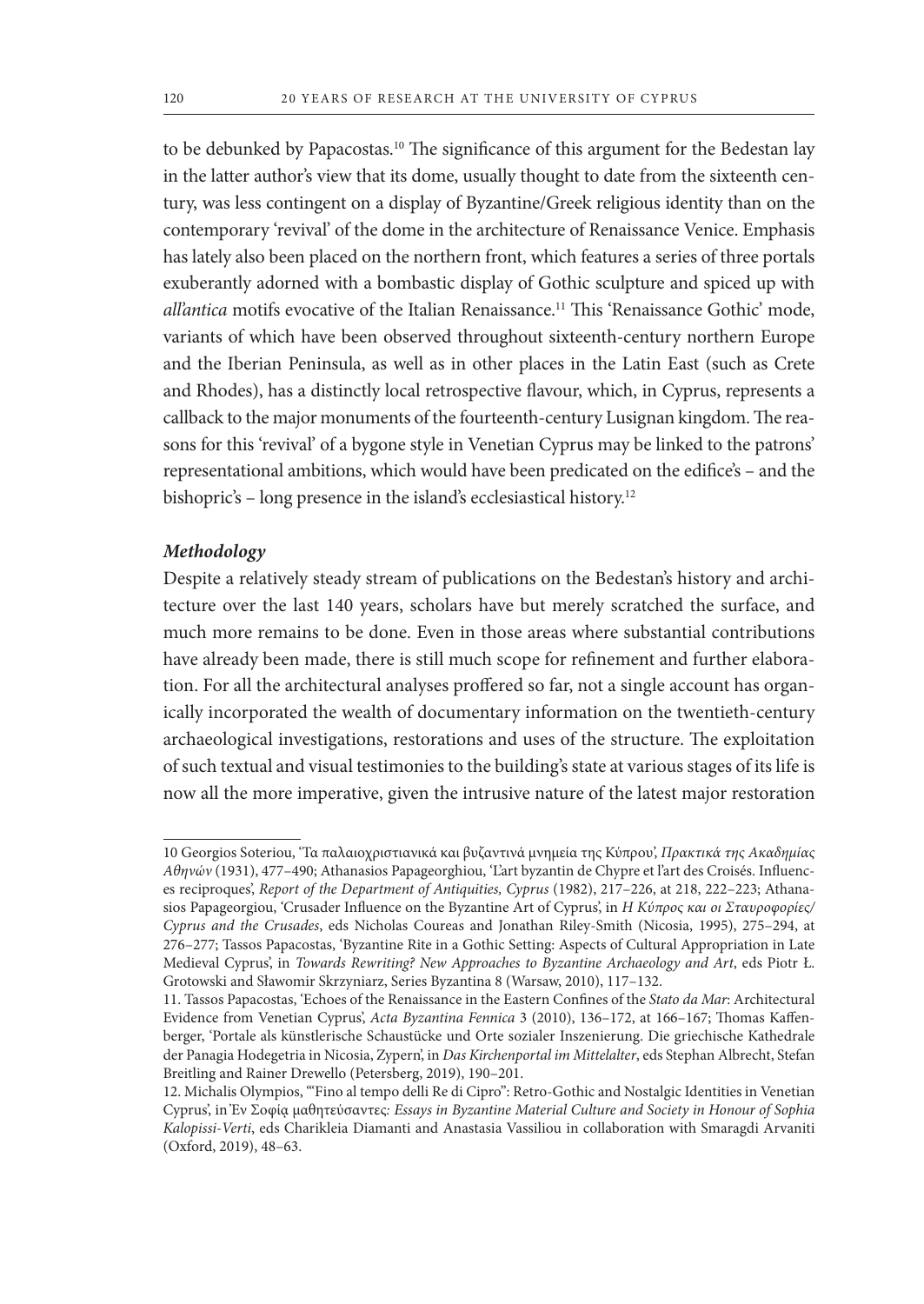campaign, undertaken in the 2000s, and the curtailed potential for technical/laboratory analyses of materials such as wood or lime mortar due to the ongoing military occupation of the island's northern sector, where the monument is located.

What is more, research on the local reception of the Gothic style by religious communities other than the Latins is still in its infancy, obscuring the patronal decisions that led to the adoption of the style for a Greek religious building, as well as the modifications meant to align it with hallowed Greek tradition (such as, possibly, the addition of a dome). Further to this, very little attention has hitherto been paid to the Bedestan's afterlife, namely its impact on the architecture of later Greek churches in both town and countryside. Arguably the most glaring deficiency of all, however, resides in our extremely limited knowledge of the structure's history during the Ottoman period, a field in which research is once again bedevilled by the relative inaccessibility of the primary source material.

'Historic Bedestan' proposed to remedy the currently prevailing situation in several of the aforementioned areas. Given that thoroughgoing archival research was a quintessential part of the project from the very beginning, a number of missions were scheduled to institutions in possession of pertinent materials in Italy (Venice, Rome), Turkey (Istanbul) and Cyprus. Ludivine Voisin (Université de Rouen Normandie), Tassos Papacostas (King's College London) and Georgios E. Markou (University of Cambridge/Princeton University) combed through the Italian archival collections with questions of patronage, use and historical context firmly in mind for the very first time, while Dr Theoharis Stavrides (University of Cyprus) sought to locate relevant Ottoman- and British-period documentation in Turkish and Cypriot archives. The amassed documentary evidence is now being employed in crafting altogether new, innovative syntheses of the history of Nicosia's Greek see and the Bedestan's creation and life course through the Middle Ages and the Ottoman period, to the modern era. Furthermore, the most significant documents uncovered through these missions were always intended to be transcribed and published for the benefit of the wider scholarly community.

In addition to enriching the documentary record, the 'Historic Bedestan' project was committed to reassessing the building's architecture, sculptural and pictorial ornament from the ground up. Michalis Olympios (University of Cyprus and project PI), Thomas Kaffenberger (Université de Fribourg), Michael Willis (British Museum) and Fryni Hadjichristofi (Department of Antiquities, Cyprus) were all engaged in exploring different periods and facets of the building's architectural design, whereas Georgios E. Markou dealt with the surviving or documented relief sculpture and fragments of wall painting. On account of last century's often large-scale interventions to the monument's fabric, on-site examination was required to dovetail with the study of the documentary, photographic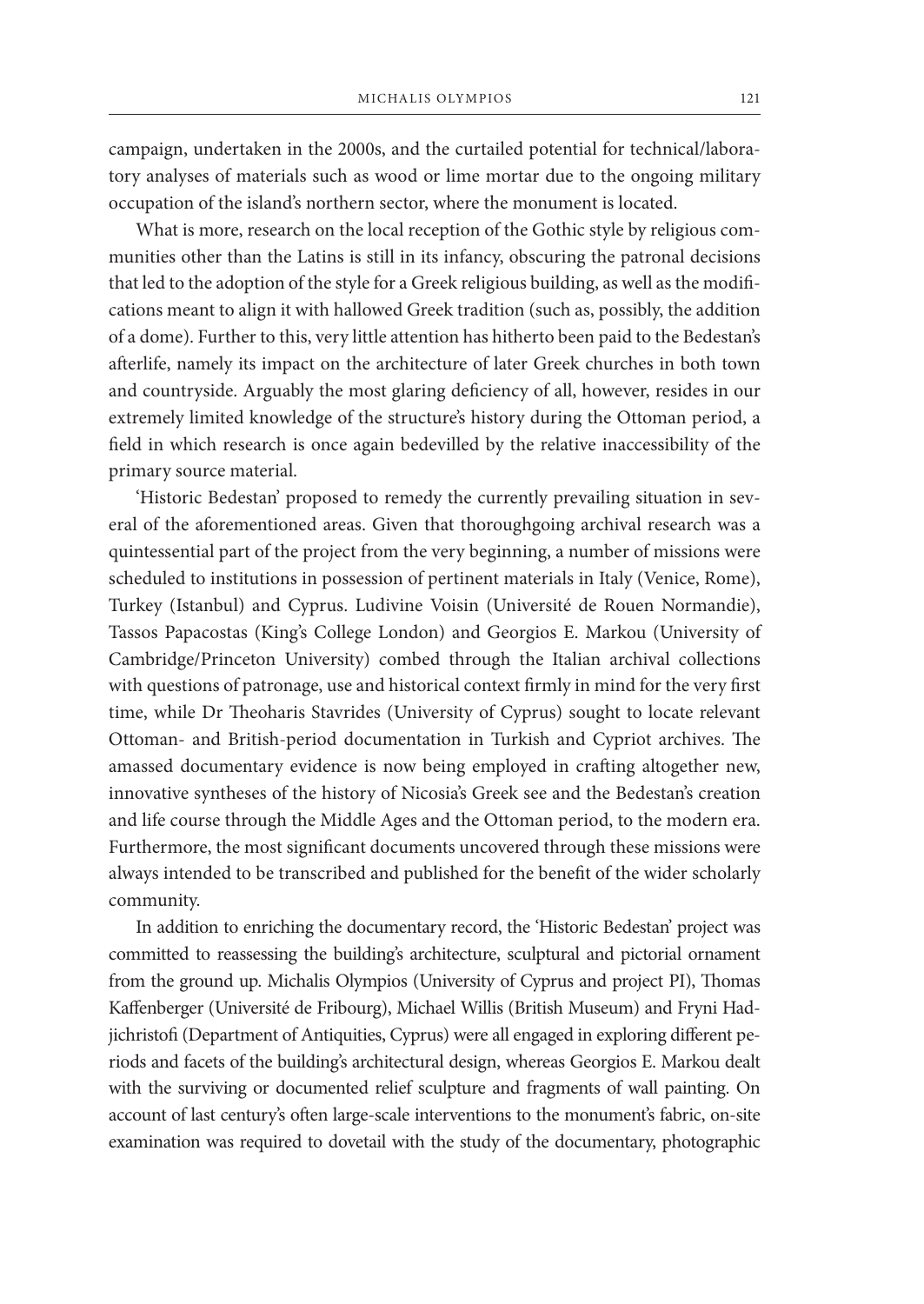and graphic material regarding twentieth-century excavation, consolidation, restoration and valorisation work. This data is now kept in various Cypriot and British public archives, as well as in two private archival collections (namely those of Michael Willis and Peter Megaw, the latter now kept at the Archaeological Research Unit of the University of Cyprus). Concurrently, the monument's immediate and broader architectural context were evaluated in order to determine the multiplicity of design sources (whether 'Gothic', 'Byzantine' or 'Renaissance'/'*all'antica*') that fed into the shaping of each of its constituent parts, as well as the influence the latter exerted on subsequent architectural enterprises, in both an urban and a rural environment. Two research missions were planned and carried out in response to these issues, that is, an intense study trip and photographic survey of Venetian architecture dating from the thirteenth to the sixteenth centuries (carried out by Michalis Olympios) and a study visit to select Cypriot churches of the Greek rite in both town and countryside (undertaken by Thomas Kaffenberger).

In dealing with matters of style and design transmission, an attempt was made to address questions relating to the reception and perception of distinctive artistic and architectural modes in the multicultural environment of Lusignan and Venetian Cyprus: Why was a Byzantine-type dome chosen to cap off a building, the stylistic debts of which were otherwise largely to the majestic urban Gothic structures then gracing Nicosia? Is such a choice revelatory of late medieval Greek attitudes to the Gothic – a style initially associated with the Latin ecclesiastical and secular authorities – and to the island's long Byzantine building tradition, and what could it mean for the formation of Greek visual identity in this period? Ultimately, such queries led back to considerations of patronage: Who could have been responsible for the Bedestan's composite stylistic countenance, and what might have been their social status, professional vocation and creedal affiliation? This cascade of neatly interlocking questions necessitated the implementation of a novel, integrative approach to the study of the history of the Bedestan, calibrated in such a way as to encompass the prosopographical and socio-historical elements of the equation, together with the architectural- and art-historical.

## *Findings and Analysis*

During the project's two-year run, the 'Historic Bedestan' team concentrated on carrying out research missions in Cyprus, Venice, Rome, Istanbul and London, as already stated in the previous section. What follows constitutes a very brief (and highly selective) outline of the research conducted by team members and the ways in which it contributes to our knowledge and critical reevaluation of the history and architecture of the church of the Panagia Hodegetria in Nicosia and its post-medieval fate.

Research into a new documentary history of the Greek bishopric of Solea/Nicosia and its buildings in the island's administrative and ecclesiastical capital during the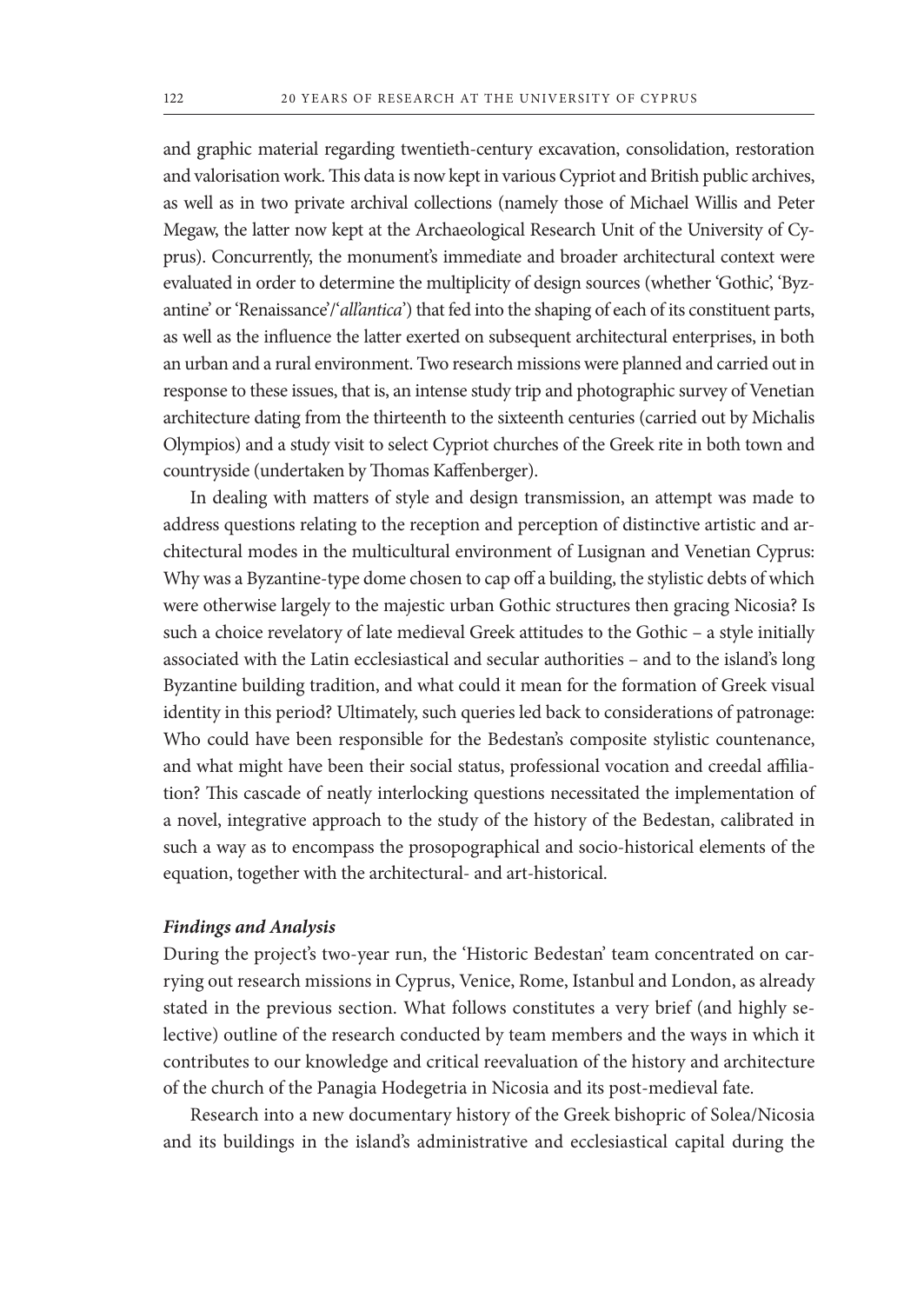Lusignan and Venetian periods consisted of scouring six archival repositories in Italy for any pertinent unpublished sources: the Archivio di Stato di Venezia (ASVe), the Biblioteca Nazionale Marciana (BNM) and the Museo Civico Correr (MCC) library in Venice, as well as the Archivio Segreto Vaticano (ASV, since renamed the Archivio Apostolico Vaticano or AAV), the Biblioteca Apostolica Vaticana (BAV) and the Archivio della Congregazione per la Dottrina della Fede (ACDF) in the Vatican, Rome. Although the vast majority of the Cyprus-related documentation kept in these archives and libraries concerns the Latin Church and broader political developments, some new evidence has surfaced to complement what was thus far known about the situation of the island's Greek Church in the later Lusignan and Venetian periods. On account of the project's time constraints and the extremely dispersed nature of the evidence, investigations in the Vatican have yielded fewer untapped documents than those in Venice, which, on the contrary, have proven quite fruitful.

The new data that have come to light prove essential for delving deeper into questions of prosopography and several other facets of the island's ecclesiastical history during the period in question. Highlights include new evidence for the improving fortunes and rising status of Nicosia's Greek prelates vis-à-vis their Latin counterparts in the course of the Venetian period, which set the stage for the mounting tensions observed between the two sees in the aftermath of the Council of Trent (1545–1563). More important-- and the prominence of the bishops in the extant documentation notwithstanding-- additional information has now also come to the fore about the Greek cathedral staff once administering the see and manning the Panagia Hodegetria. Although the positions and titles of some of these dignitaries have long been known (the *skeuophylax*, the *oikonomos*, an *hebdomadarios* and several *papades* employed at the cathedral were mentioned in previously published sources), we now learn, from textual testimony of the late 1560s, of an *oeconomus* of *Solia*, in addition to that of *Sta Oditria*, as well as a *prothopapa* and a *capellanus* of *Sta Oditria*. This is an important discovery, for it shows (among other things) that the distinction introduced between the cathedral staff of Solea and that of Nicosia (i.e., the Hodegetria) following the consolidation of the transfer of the primary seat of Nicosia's Greek see to Solea at the time of the *Bulla Cypria* (1260) was stringently maintained even long after the reestablishment of the Greek bishop in the capital in the later medieval period (note the simultaneous existence of separate *oikonomoi* for Solea and the Hodegetria). Doubtless, the correlation of this and other archival evidence located by the 'Historic Bedestan' project with information drawn from the published sources will enable Ludivine Voisin to write a far more complete account of the history of the Greek see of Solea/Nicosia than has hitherto been possible for the collected essay volume meant to represent the project's ultimate end product.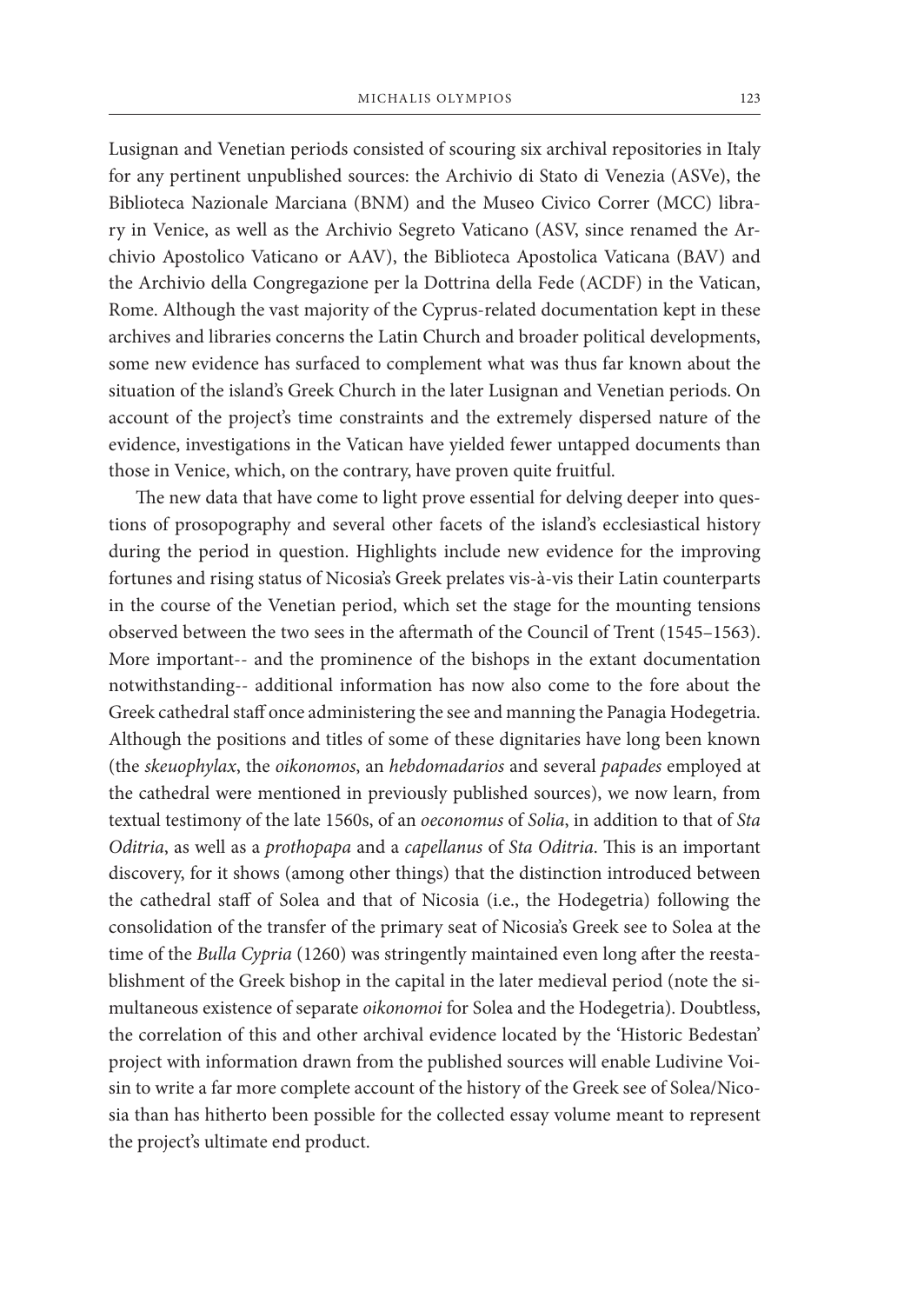Further research in Italian archives and monuments has unearthed a wealth of comparative and circumstantial evidence affording a more insightful interpretation of the charges on the six armorial shields carved on the limestone lintel of the principal doorway of the Hodegetria's north front. Placed by consensus in the Venetian period, possibly in about the mid-sixteenth century, these coats of arms have so far eluded secure identification, with the exception of those of the Costanzo, a prominent family of southern Italian origin established on Cyprus and in the Veneto since the late fifteenth century. Nevertheless, solving the puzzle may open up the way to date more accurately than hitherto feasible the entire north façade, and thus to place this major building campaign – the last one undertaken on the site – within its proper context; even more importantly, it may also reveal who was behind this ambitious undertaking. Comparanda in Venice and the Veneto have made absolutely clear that such heraldic groupings usually represented either a group of patrons or officials acting together for the benefit of a religious foundation/public amenity structure, or individuals with a common professional background commemorating their contemporaneous service within the same institution. What is more, consultation of numerous (mostly sixteenth-century) Venetian genealogical treatises and armorial compilations has conclusively shown that the Hodegetria arms find no match therein, thus discrediting the long-held assumption that they belonged to Venetian families. This important step forward opened up a few other avenues of inquiry, involving looking into whether the arms belonged to Cypriot families acting as the cathedral's patrons; whether they represented the armorial bearings of the Hodegetria clergy or even the bishops of Solea/Nicosia; whether they stood for lay individuals acting together in some professional capacity; or whether they constituted corporate emblems meant to promote institutional identity. Proceeding by the process of elimination and by combining evidence from published and unpublished documentary and visual sources, Tassos Papacostas is making a case for the third of these options, advocating that the Hodegetria arms might have belonged to a professional group of some description. It would be tempting to argue, as he does, that the leadership of the *università* (i.e., the town council), which held in its hands considerable power in Nicosian affairs and consisted of members of the local aristocracy (including a Costanzo in the 1550s and '60s), might have had a role to play in the refurbishment of the Hodegetria, in which case the six heraldic shields could represent a combination of higher clergy and procurators of the *università* (in theory, three served simultaneously).

Leaving aside questions of institutional history and patronage, a sustained engagement with various aspects of the Bedestan's architectural design necessitated, first and foremost, a sound understanding of contemporary architecture in both Cyprus and Venice, seeing as the largest part of the present edifice was erected during the Vene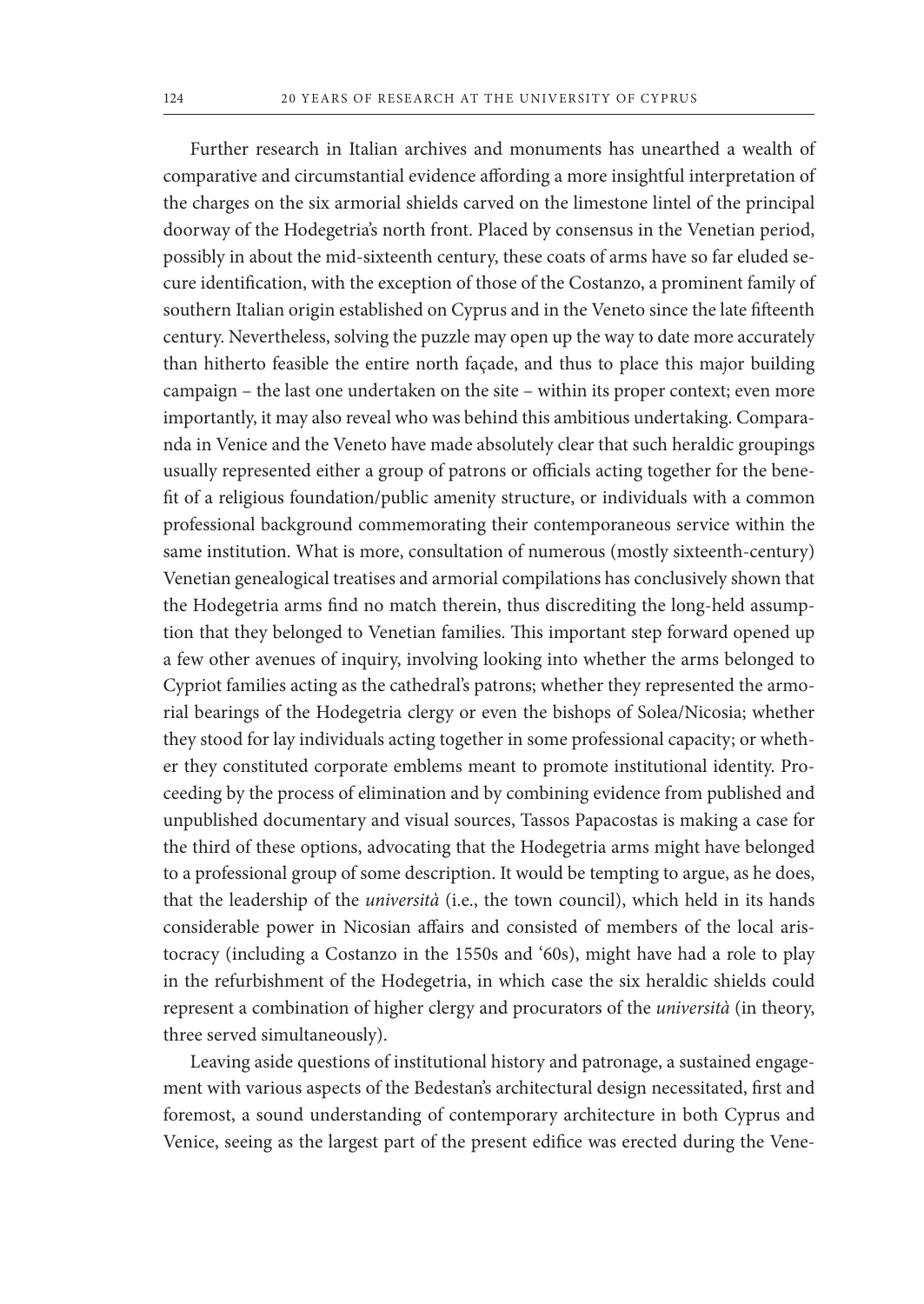tian period. Extensive fieldwork in both places demonstrated that, although Italianate *all'antica* architecture made a moderately large impact in Cyprus, especially on major public works such as fortifications or public buildings, Venetian Gothic, which went gradually out of fashion in the City of the Doges by the early sixteenth century, bequeathed Cypriot masonry only a few ornamental motifs with remarkable staying power, such as the cable moulding (the latest datable attestations seem to be from the mid-sixteenth century). This is all the more surprising given how unmitigatedly Gothic the Panagia Hodegetria looks – it would appear that its design drew almost exclusively on local sources (the neighbouring Latin cathedral of Saint Sophia, Saint Catherine and perhaps other Nicosian edifices no longer surviving), a trend that gained momentum everywhere in Europe outside of north and central Italy. Armed with a more intimate familiarity with and a sounder understanding of Venetian architecture, Michalis Olympios is currently exploring the matter further by scrutinising the diffusion of these few Venetian motifs in Cyprus by looking at other media, such as wood carving and painting; the results of such an inquiry should help contextualise the presence of these features at the Hodegetria and contribute towards assigning dates to individual building campaigns there, as well as evaluating the extent of Venice's influence on non-state-run building sites (a category that included most of church building in this period). Moreover, Thomas Kaffenberger has been tracing and evaluating cases of formal cross-pollination between the Hodegetria and Greek churches in both the island's urban centres and the countryside, drawing parallels with relatively high-profile monuments in different regions, ranging from Famagusta's cathedral of Saint George (mid-fourteenth century) to the monastic churches of Saint Mamas, Morphou and the Panagia Eleousa in the Karpas (both sixteenth-century).

The only way to properly approach the Bedestan's complex problems of chronology, masonry stratigraphy and form is through any available records of the structure's past condition and restorations. To this end, all and any information on repair, consolidation and modification works carried out at the site since the beginning of the British period (1878–1960) was sought in the pertinent folders kept at the Department of Antiquities Archive (DAA) and Photographic Archive (DAPA); in a variety of different dossiers held by the Cyprus State Archives (CSA); in unpublished reports by the Department of Antiquities, drawn up during World War II, and other documents now preserved in The National Archives, Kew (TNA); and in the private collections of personal notes and photographic stills in the hands of Michael Willis (who engaged with the edifice's history in the 1980s, long before the most recent bout of restorations) and Peter Megaw (who oversaw the Department of Antiquities' restorations). Many of the written reports, line drawings and photographs contained therein record the building's condition prior to and during the major restoration works undertaken by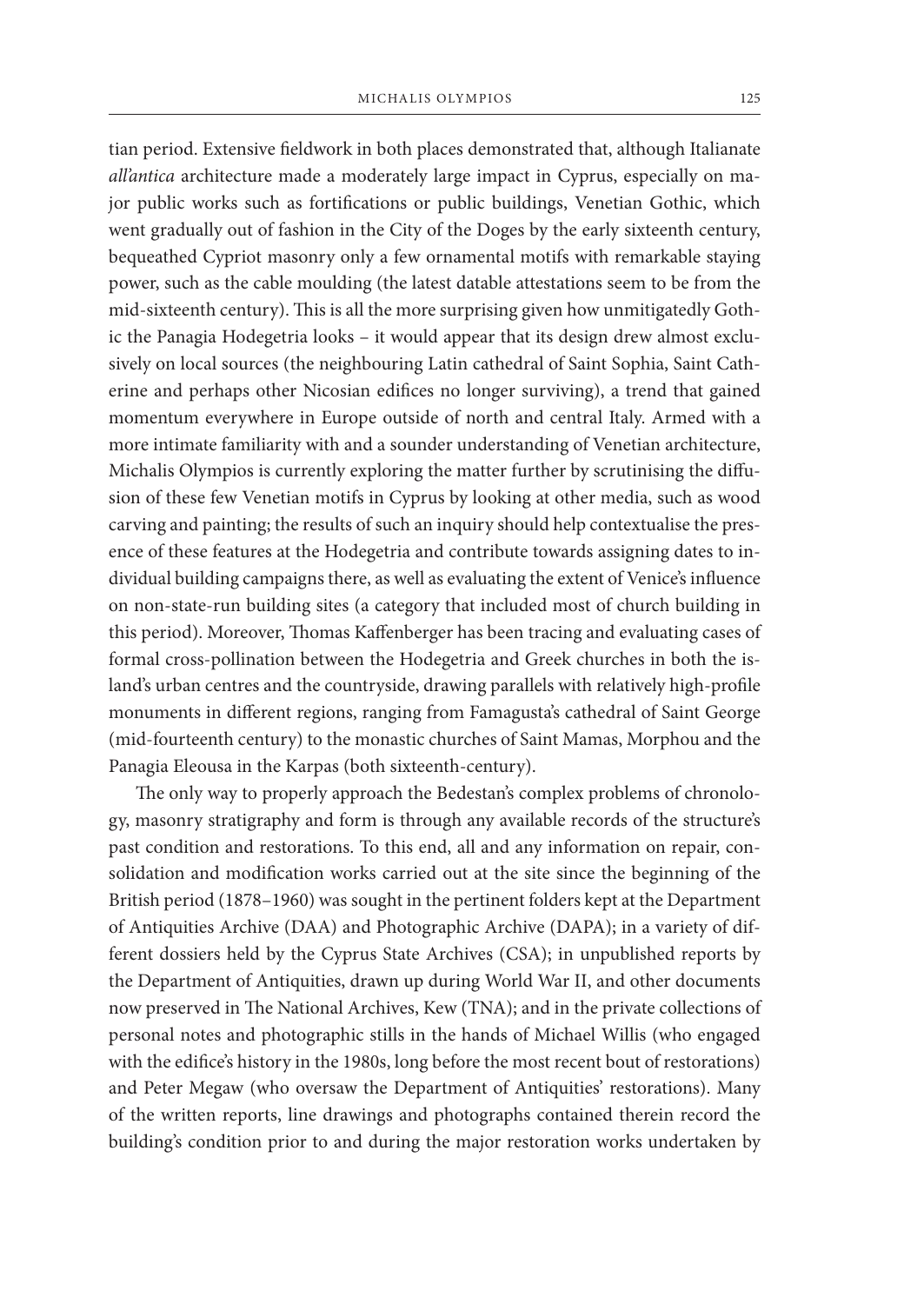the Department of Antiquities in the 1930s, '40s and '50s and were thus invaluable in gauging the authenticity of the present masonry and for learning of the several exciting discoveries made in the course of these thoroughgoing interventions. Only two salient examples need be cited here: Reconstruction of the west end of the arcade framing the main vessel on the south side, carried out in 1940, uncovered a fragmentary fresco of Saint Andrew on the interior face of the west front, concealed under later masonry and apparently never seriously studied by specialists of medieval Cypriot painting; six years later, the replacement of decayed stonework in the southwest pier carrying the dome in the main vessel revealed the existence of an earlier rectangular support (and, thus, an earlier construction phase) encased within it. These instances represent only a minute sample of the new data culled from archival research into the Bedestan's restoration history, and are certain to usher in a radical reassessment of the building's chronology, the spatial and functional arrangement of its medieval and early modern interior, as well as the nature and quality of the artistic media that contributed to its erstwhile adornment.

Theoharis Stavrides' contribution to the 'Historic Bedestan' project was envisioned as the first documentary history of the building during the Ottoman and early British periods, leading up to its restoration and treatment as a monument by the Department of Antiquities. To this end, extensive archival research was carried out at the Prime Ministry Ottoman Archives (Başbakanlık Osmanlı Arşivi, BOA) in Istanbul. The earliest, and certainly the most important unpublished document located on this occasion concerning Nicosia's Bedestan is an order of Sultan Selim II dated 16 Receb AH 981 (11 November 1573) and addressed to the *Beylerbeyi* and the *Defterdar* of Cyprus, which signalled the beginning of the Greek cathedral's Ottoman afterlife. In this order, the sultan responded favourably to a letter from the *Beylerbeyi*, who informed his sovereign of the request of the merchants resident in Nicosia that the ruined church in the market of Aya Sofya (obviously the Panagia Hodegetria, the dilapidated state of which at this stage of its history was not known from elsewhere) be repaired and converted into a *bedestan*, or covered market. The building's use as a marketplace is attested throughout the seventeenth and the eighteenth centuries by sporadic references in documents and travelogues (e.g., Cornelis van Bruyn in 1683, Giovanni Mariti in the 1760s) although no archival material has yet been found from that period. Nineteenth-century travellers, however, indicate that, by the middle of that century, the function of the building had shifted to that of a granary and storeroom (see, for instance, Ludwig Ross in 1845, the archduke Louis Salvator of Austria in 1873 or Franz von Löher in 1878). Be that as it may, contemporary Ottoman *vakıf* (pious foundation) accounts, also to be found in Istanbul's BOA, list the Bedestan as one of the foundations sending contributions to the Two Holy Cities of Islam, Mecca and Medina, which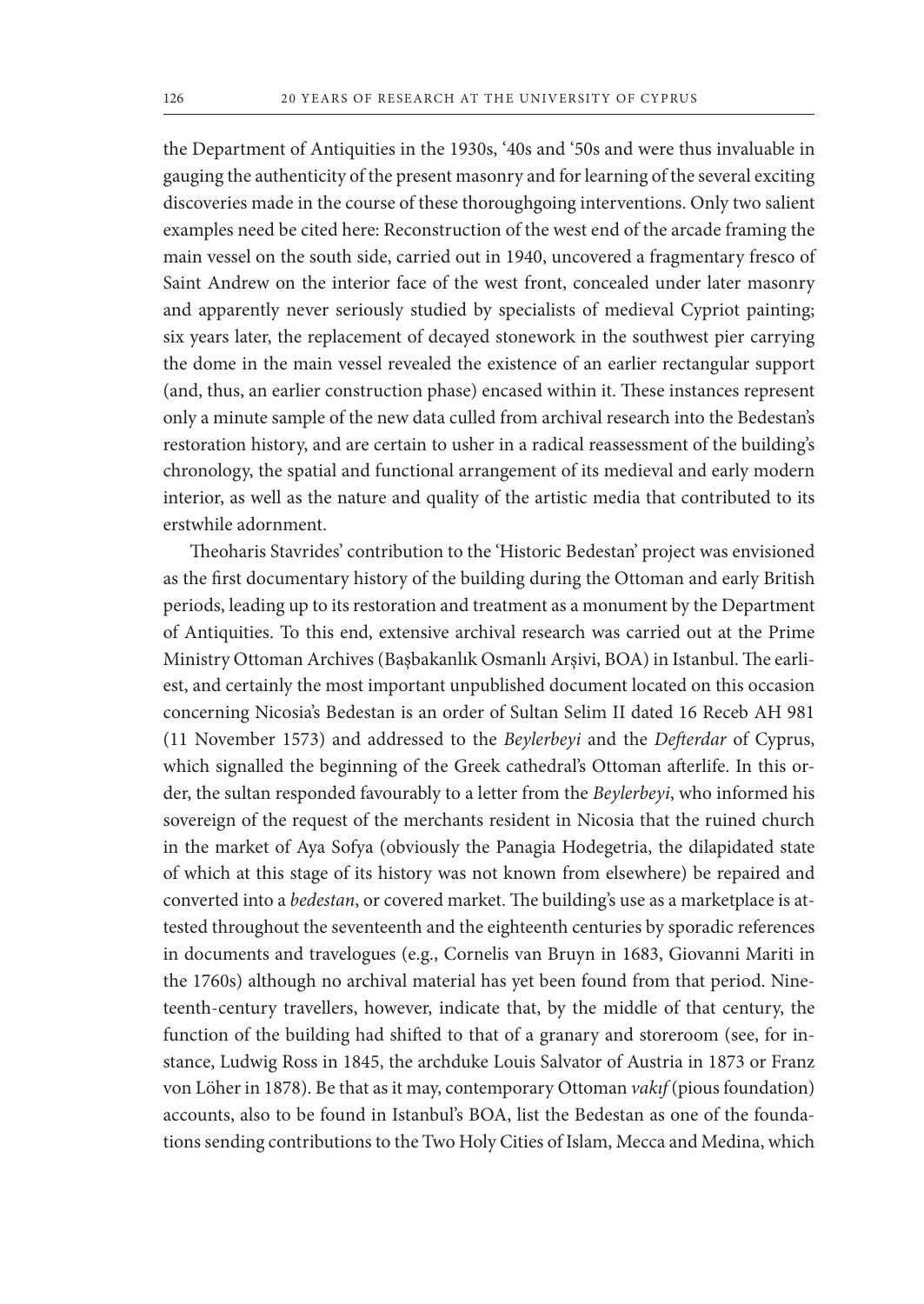probably meant that the building was partly used as a grain market, yet may also have provided further income to the pious foundation through the renting of shops in the premises. Another set of documents in the CSA concern the building's fate immediately after the British takeover in 1878. Although still in use at that time as a storeroom for grain and cotton, the Bedestan piqued the interest of the Anglican Church, who wished to restore it to Christian worship; the project ultimately foundered due to the reluctance of the British colonial authorities to greenlight an initiative that was likely to provoke the ire of the Muslim community. The continued use of the former church for storage exacerbated the effects of age and insufficient maintenance on its masonry, becoming a cause for concern with the colonial administration and leading to the substantial repairs undertaken in the 1920s by George Jeffery, Curator of Ancient Monuments. Even though brief and sporadic references to some of these episodes in the Bedestan's later history may be found in the earlier literature, many of the pertinent documents were discovered or exploited for the very first time within the framework of the 'Historic Bedestan' project, arguably making its Ottoman-/British-period component its most original contribution to research on the building.

## *Conclusions*

At its conclusion in late February 2019, the 'Historic Bedestan' project had already delved deeper than any other previous research venture into the documentary, architectural and art history of the Bedestan/Panagia Hodegetria from the late medieval to the end of the British period. As may be glimpsed through the pages of this brief report, painstaking archival investigations, both in Cyprus and abroad, as well as a renewed critical look at the fabric of the building itself and its wider monumental context in Cyprus and Italy have generated a host of new and fascinating data poised not only to refine previous interpretations, but to fundamentally change our mental image of the monument, its chronology, its place in Cypriot and European architectural developments and its significance in the history of medieval and early modern Nicosia. The newly emerging impression imparted by the edifice under scrutiny is that of a rich palimpsest of forms (Byzantine, Gothic, *all'antica*), construction phases (with the repeated encasement of earlier architectural vestiges within later building and refurbishment campaigns) and functions (cathedral church, market, storeroom). While in use as a metropolitan church during the Lusignan and Venetian periods, the Hodegetria's conspicuous layering of history must have served the growing jurisdictional and spiritual ambitions of the Greek see of Solea/Nicosia, who would have been eager to showcase the venerable antiquity of their institution and its long presence within the capital's religious landscape in an eloquent response to the challenge of its forced removal to the countryside since the thirteenth century. Perhaps more significantly